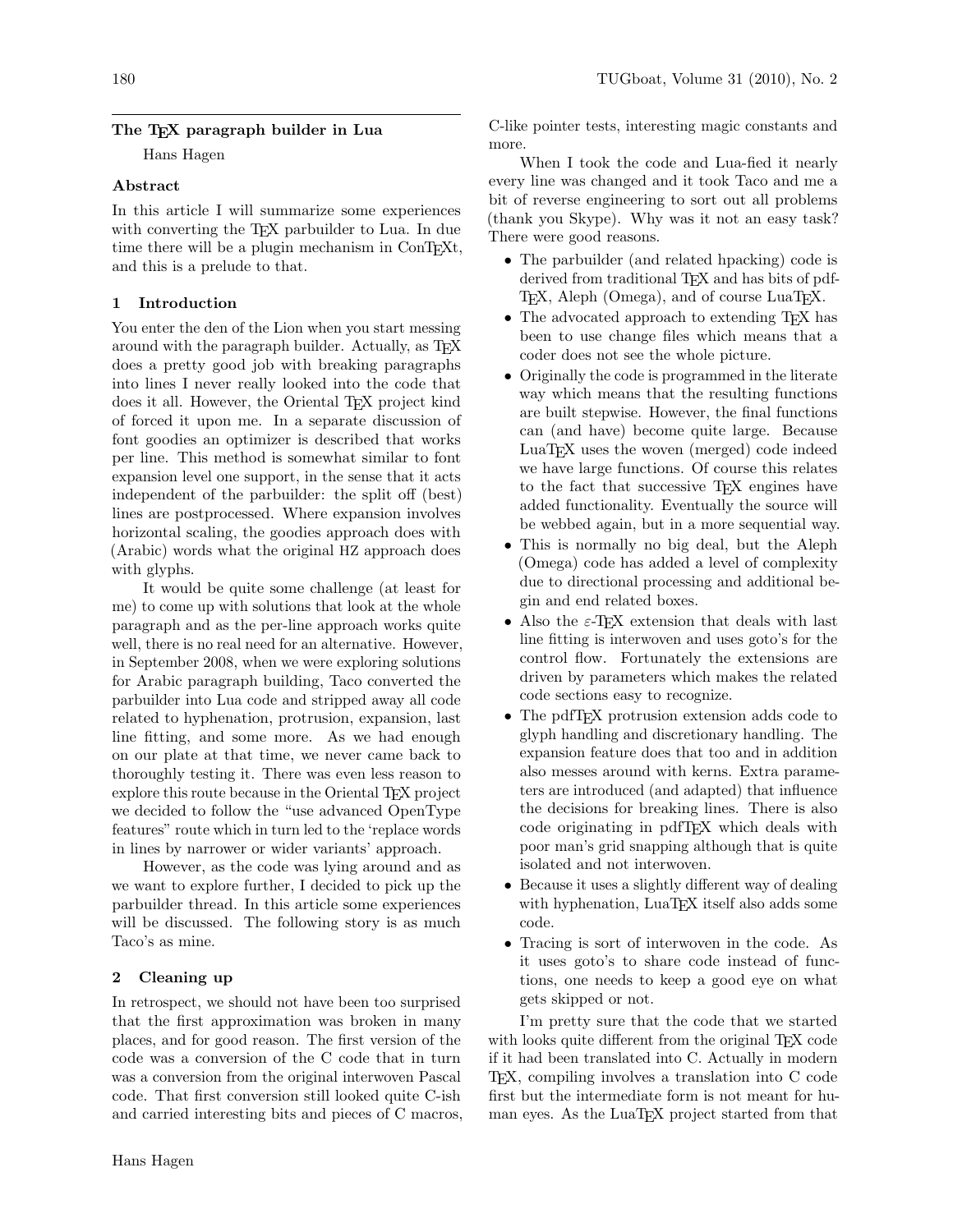merged code, Taco and Hartmut already spent quite some time on making it more readable. Of course the original comments are still there.

Cleaning up such code takes a while. Because both languages are similar and yet quite different, it took some time to get compatible output. Because the C code uses macros, careful checking was needed. Of course Lua's table model and local variables brought some work as well. And still the code looks a bit C-ish. We could not diverge too much from the original model simply because it's well documented.

When moving around code, redundant tests and orphan code have been removed. Future versions (or variants) might as well look much different as I want more hooks, clearly split stages, and to convert some linked-list-based mechanism to Lua tables. On the other hand, as much code has been written already for ConTEXt MkIV, making it all reasonably fast was no big deal.

### 3 Expansion

The original C code related to protrusion and expansion is not that efficient as many (redundant) function calls take place in the linebreaker and packer. As most work related to fonts is done in the backend, we can simply stick to width calculations here. Also, it is no problem at all that we use floating point calculations (as Lua has only floats). The final result will look okay as the original hpack routine will nicely compensate for rounding errors as it will normally distribute the content well enough. We are currently compatible with the regular parbuilder and protrusion code, but expansion gives different results (not worse).

The Lua hpacker follows a different approach. And let's admit it: most T<sub>E</sub>Xies won't see the difference anyway. As long as we're cross-platform compatible it's fine.

It is a well-known fact that character expansion slows down the parbuilder. There are good reasons for this in the pdfTEX approach. Each glyph and intercharacter kern is checked a few times for stretch or shrink using a function call. Also each font reference is checked. This is a side effect of the way the pdfTEX backend works as there each variant has its own font. However, in LuaT<sub>E</sub>X, we scale inline and therefore don't really need the fonts. Even better, we can get rid of all that testing and only need to pass the eventual expansion\_ratio so that the backend can do the right scaling. We will prototype this in the Lua version<sup>1</sup> and when we feel confident about

this approach it will be backported into the C code base. So eventually the C code might become a bit more readable and efficient.

Intercharacter kerning is dealt with somewhat strangely. When a kern of subtype zero is seen, and when its neighbours are glyphs from the same font, the kern gets replaced by a scaled one looked up in the font's kerning table. In the parbuilder no real replacement takes place but as each line ends up in the hpack routine (where all work is simply duplicated and done again) it really gets replaced there. When discussing the current approach we decided that manipulating intercharacter kerns while leaving regular spacing untouched is not really a good idea so there will be an extra level of configuration added to  $\text{LuaTrX:}^2$ 

- 0 no character and kern expansion
- 1 character and kern expansion applied to complete lines
- 2 character and kern expansion as part of the parbuilder
- 3 only character expansion as part of the parbuilder (new)

You might wonder what happens when you unbox such a list: the original font references have been replaced as are the kerns. However, when repackaged again, the kerns are replaced again. In traditional TEX, indeed rekerning might happen when a paragraph is repackaged (as different hyphenation points might be chosen and ligature rebuilding etc. has taken place) but in LuaT<sub>EX</sub> we have clearly separated stages. An interesting side effect of the conversion is that we sometimes wonder what certain code does and if it's still needed.

#### 4 Performance

We had already noticed that the Lua variant was not that slow, so after the first cleanup it was time to do some tests. We used our regular tufte.tex test file. This happens to be a worst case example because each broken line ends with a comma or hyphen and these will hang into the margin when protruding is enabled. So the solution space is rather large (an example will be shown later).

Here are some timings of the March 26, 2010, version. The test is typeset in a box so no shipout takes place. We're talking of 1000 typeset paragraphs.

<sup>1</sup> For this Hartmut has adapted the backend code to honour this field in the glyph and kern nodes.

<sup>2</sup> As I more and more often run into books typeset (not by TEX) with a combination of character expansion and additional intercharacter kerning I've been seriously thinking of removing support for expansion from ConTEXt MkIV. Not all is progress especially if it can be abused.